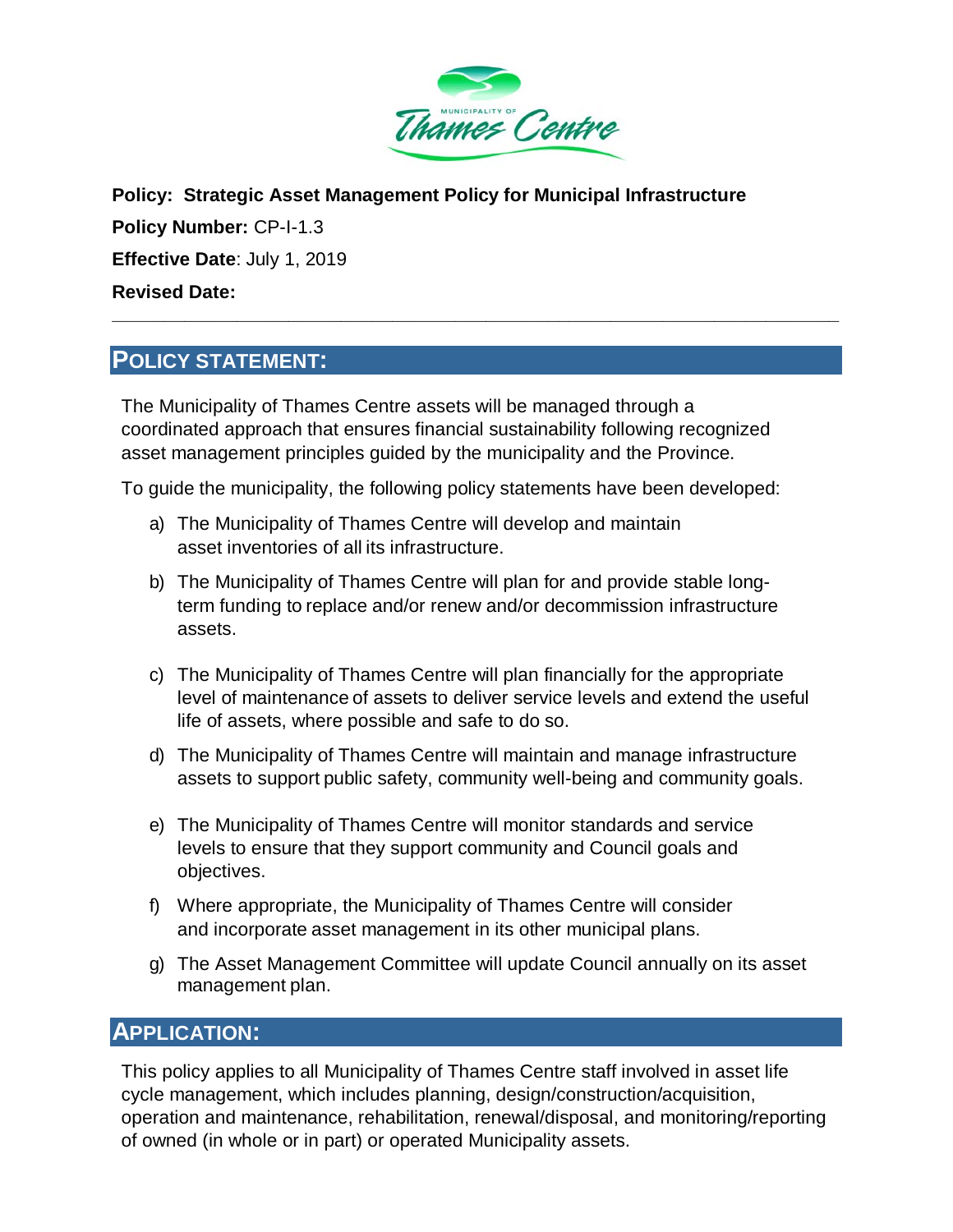### **POLICY GOALS**

The Municipality of Thames Centre's asset management policy aims to:

- (1) Provide a framework for implementing asset management to enable a consistent approach at all department levels within the Municipality of Thames Centre
- (2) Provide guidance to staff responsible for asset management
- (3) Communicate asset management principles endorsed by the Municipality of Thames Centre
- (4) Provide transparency, accountability and demonstrate the decisionmaking process which combines municipal plans and policies, budgets, service levels and risk

### **DEFINITIONS**

**Asset:** An item that has potential or actual value to the municipality. Value can be tangible or intangible, financial or non-financial, and includes consideration of risks and liabilities.

**Asset Lifecycle:** Period of time from asset creation to asset end-of-life

**Asset Management:** Coordinated activity of the municipality to realize value from assets. Realization of value will normally involve an appropriate balancing of costs, performance and risks, opportunities and performance benefits.

**Asset Management Plan:** Documented information that specifies the activities, resources and timescales required for an individual asset or grouping of assets to achieve the municipality's asset management principles.

**Asset Management System:** The people, processes, tools and other resources involved in the delivery of asset management.

**Asset Portfolio:** Assets that are within the scope of the asset management system.

**Asset Type:** Grouping of assets having common characteristics or attributes that distinguish those assets as a group or class.

**Community Service Level:** a service level provided to customers but also relating to how the municipality and Council describe these services (qualitative descriptions).

**Depreciation:** reduction in the value of an asset due to usage, passage of time, environmental factors, wear and tear, depletion or inadequacy.

**Disposal:** the act of removing an asset from the asset inventory that has been depreciated over its useful life. Disposal of an asset can also occur if the asset has been sold, donated, stolen, retired, destroyed, demolished or relocated.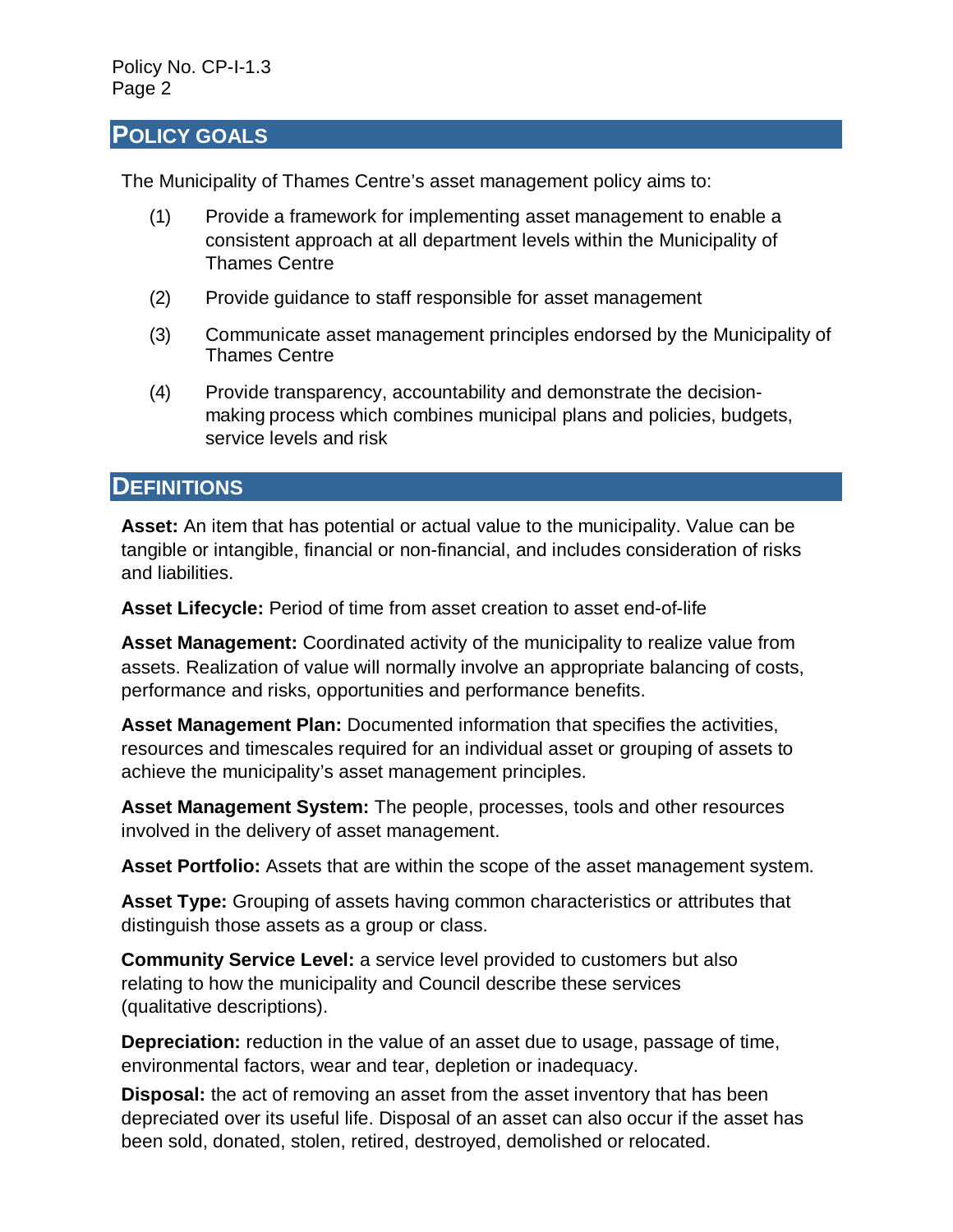**Intangible Assets:** Non-physical assets, such as leases, brands, digital assets, use rights, licenses, intellectual property rights or agreements.

Level of Service: parameters, or a combination of parameters, which reflect social, political, environmental and economic outcomes that the asset or municipality delivers.

**Life Cycle:** Phases involved in the management of an asset.

**Life Cycle Data:** Includes cost, performance and risk data collected and managed through business processes required to help make well-informed, evidence-based decisions in all phases of an asset's life cycle.

**Maintenance:** any activity performed on an asset to ensure that it is able to deliver an expected level of service until it is scheduled to be renewed, replaced or disposed of.

**Net Book Value:** The original cost of an asset, less any accumulated depreciation.

**Operation:** the act of utilizing an asset. Asset operation will typically consume materials and energy.

**Performance:** can relate to quantitative or qualitative findings and is usually expressed as a measurable result (i.e., performance measures). Performance can relate to the management of activities, processes, products (including services), or systems. For the purposes of asset management, performance of assets relate to their ability to fulfill service level requirements or objectives.

**Predictive Action:** action to monitor the condition of an asset and predict the need for preventive action or corrective action.

**Preventive Action:** action to eliminate the cause of a potential nonconformity or other undesirable potential situation.

**Rehabilitation**: work carried out to rebuild or replace parts or components of an asset, to restore it to a required functional condition and extend its life, which may incorporate some modification.

**Renewal:** the replacement or refurbishment of an existing asset (or component) with a new asset (or component) capable of delivering the same level of service as the existing asset.

**Replacement:** the complete disposal of an asset that has reached the end of its life, followed by purchase of a new acquisition capable of delivering the same level of service as the disposed asset.

**Replacement Cost:** the cost of replacing an existing asset with a substantially identical new asset or a modern equivalent.

**Risk:** effect of uncertainty on objectives. Risk is often expressed in terms of a combination of consequences resulting from an event (consequence of failure) and the associated likelihood of occurrence (probability of failure).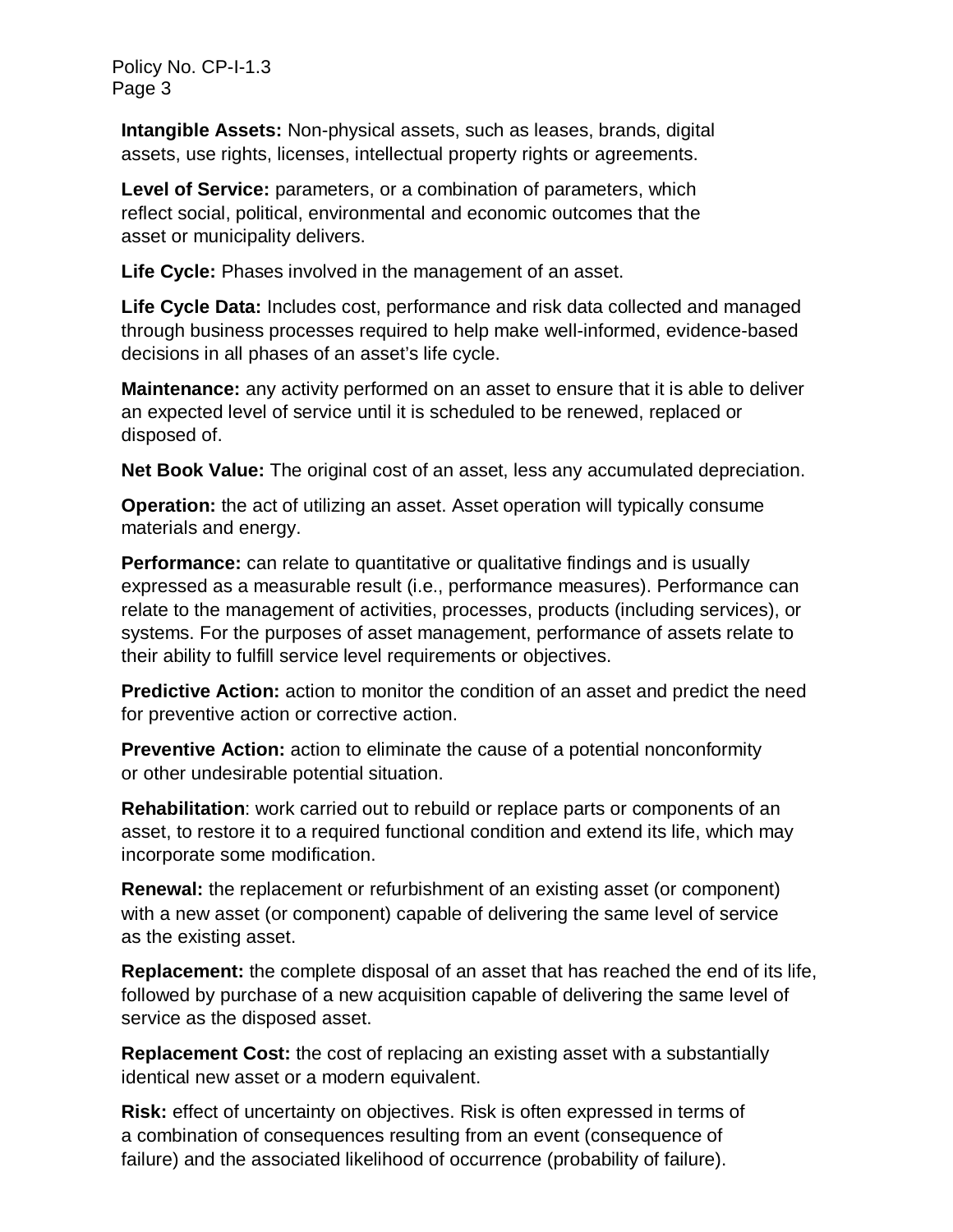**Technical Service Level:** a service level associated with the physical characteristics of an asset.

**Tangible Capital Asset:** Physical asset, typically equipment, inventory and property, owned by the municipality.

## **ASSET MANAGEMENT PRINCIPLES**

### **Municipal Asset Management Principles**

The Municipality of Thames Centre's Asset Management Policy shall be implemented by staff using accepted industry guidelines and practices. The Municipality of Thames Centre will comply with the principles set out in Section 3 of the *Infrastructure for Jobs and Prosperity Act*, 2015 and any amendment thereof. In addition, the Municipality will fulfil the required capital asset reporting requirements, required asset management planning requirements, and integrate the asset management program into operational plans throughout the municipality.

The Municipality of Thames Centre shall adopt the following principles of the asset management policy when managing the municipality's infrastructure assets:

- (1) The Municipality of Thames Centre will consider all the assets in a service context and take into account their interrelationships as opposed to optimizing individual assets in isolation
- (2) The Municipality of Thames Centre will follow the levels of service outlined in the Municipality's asset management plans and apply asset management practices to maintain the confidence of customers and stakeholders in how Municipality of Thames Centre assets are managed
- (3) The Municipality of Thames Centre will choose practices, interventions and operations that aim at reducing the lifecycle cost of asset ownership, while satisfying levels of service. Decisions are based on balancing service levels, risks and costs
- (4) The Municipality of Thames Centre will manage the asset risk associated with levels of service by focusing resources, expenditures and priorities based upon risk assessments and the corresponding cost-benefit, recognizing that public safety is the priority
- (5) The Municipality of Thames Centre will integrate financial, business, technical and budgetary planning for all infrastructure assets and pursue best practices where available. In all instances, the Municipality of Thames Centre will consider social, environmental and sustainability goals
- (6) The Municipality of Thames Centre will use available resources effectively, manage assets to be sustainable, as well as minimize total life cycle costs of assets where possible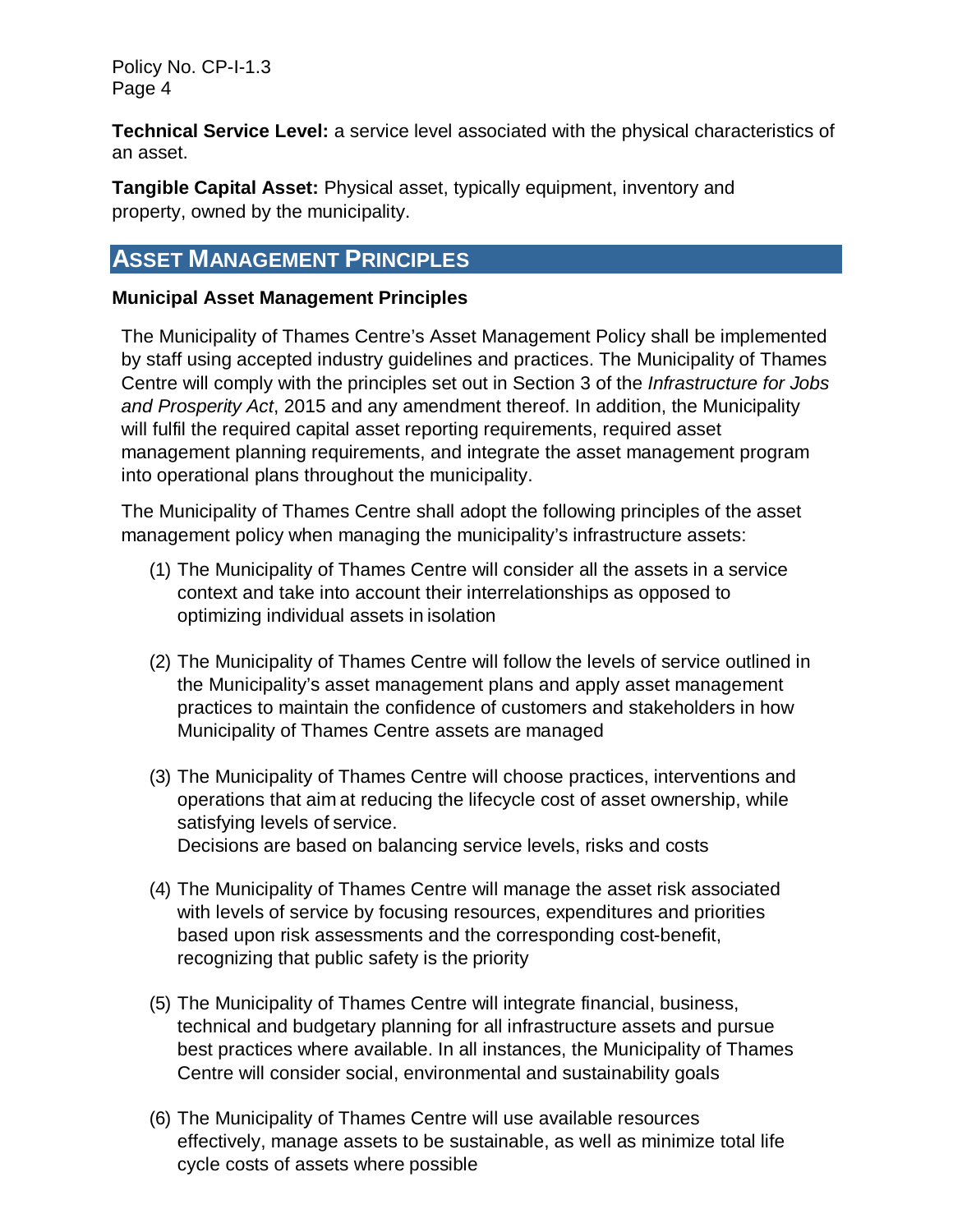- (7) The Municipality of Thames Centre will make informed decisions, identifying all revenues and costs (including operations, maintenance, replacement and disposal) associated with infrastructure asset decisions. The Municipality will also work towards minimizing risk to users and any risks associated with asset failure
- (8) The Municipality of Thames Centre will review provincial, federal or other funding opportunities relating to asset management to further progress the Municipality's asset management plan and help offset costs of specific asset management requirements.
- (9) The Municipality of Thames Centre will establish organizational accountability and responsibility for asset inventory, condition, use and performance. In addition, the Municipality will consult with stakeholders where appropriate and report the performance of its asset management program on a regular basis to Council

### **Provincial Asset Management Principles**

The Municipality of Thames Centre will also adopt the required principles from the *Infrastructure for Jobs and Prosperity Act, 2015* and any amendment thereof:

- (1) The Municipality of Thames Centre shall take a long-term view while considering demographic and economic trends in the region
- (2) The Municipality of Thames Centre shall take into account any applicable budgets or fiscal plans, such as fiscal plans released under the following:
	- *a. Fiscal Transparency and Accountability Act, 2004*
	- *b.* Budgets adopted under Part VII of the *Municipal Act, 2001*
- (3) The Municipality of Thames Centre shall clearly identify infrastructure priorities which will drive investment decisions
- (4) The Municipality of Thames Centre shall promote economic competitiveness, productivity, job creation and training opportunities
- (5) The Municipality of Thames Centre shall be evidence-based and transparent. Additionally, subject to any prohibitions under an Act or otherwise by law on the collection, use or disclosure of information, the municipality shall:
	- Make decisions with respect to infrastructure based on information that is publicly available or made available to the public
	- Share information with implications on infrastructure and investment decisions with the Government and broader public sector entities
- (6) The Municipality of Thames Centre shall ensure the continued provision of core public services.
- (7) The Municipality of Thames Centre shall minimize the impact of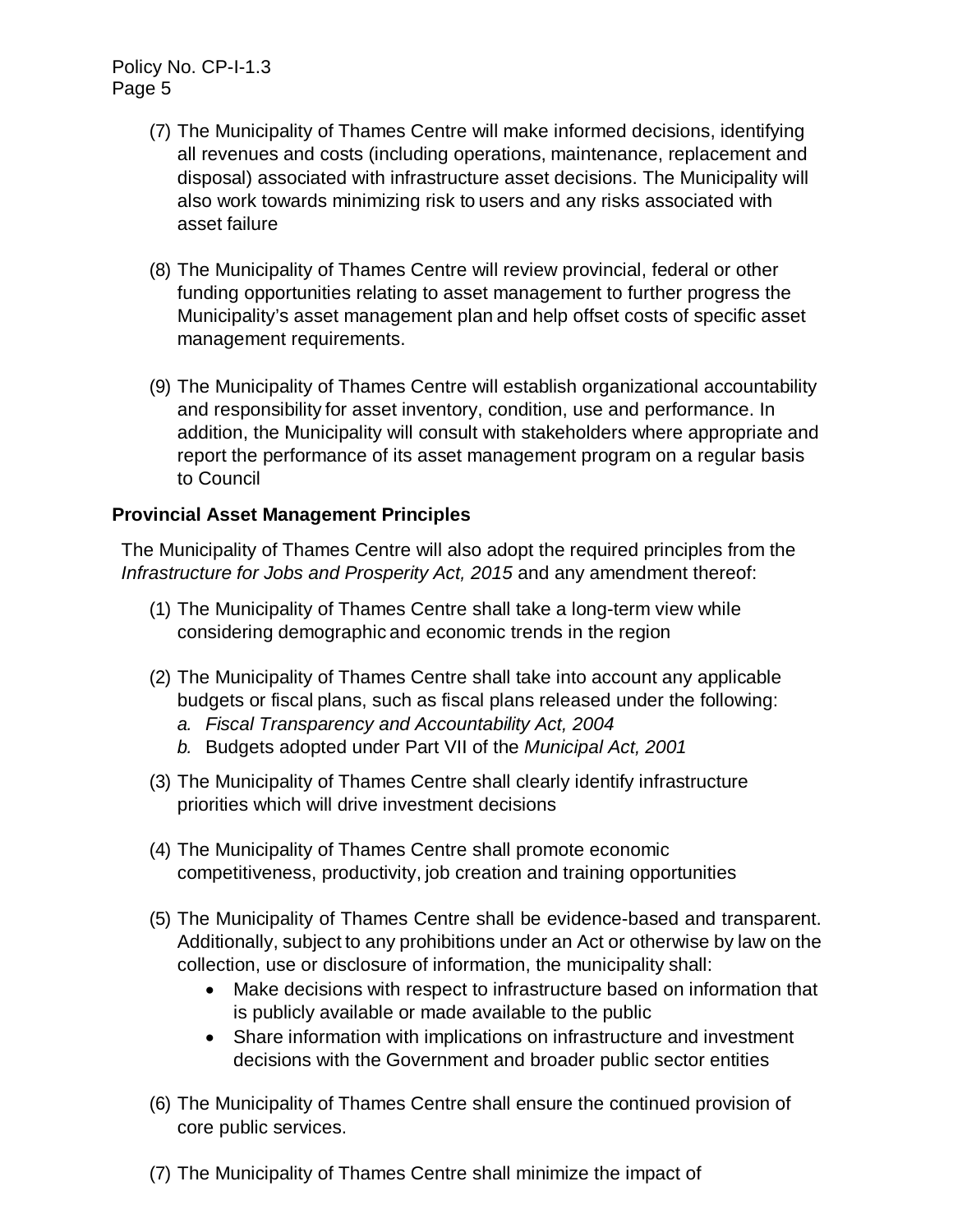infrastructure on the environment by:

- a. Respecting and helping maintain ecological and biological diversity
- b. Augmenting resilience to the effects of climate change
- c. Endeavoring to make use of acceptable recycled aggregates
- (8) The Municipality of Thames Centre shall ensure that the health and safety of workers involved in the construction and maintenance of infrastructure assets are protected
- (9) The Municipality of Thames Centre shall promote community benefits, being the supplementary social and economic benefits arising from an infrastructure project that are intended to improve the well-being of a community affected by the project, such as:
	- a. Local job creation and training opportunities
	- b. Improvement of public space within the community
	- c. Promoting accessibility for persons with disabilities
- (10)The Municipality of Thames Centre shall create opportunities to make use of innovative technologies, services and practices
- (11)Where relevant and appropriate, The Municipality of Thames Centre shall be mindful and consider the principles and content of non-binding provincial or municipal plans and strategies established under an Act or otherwise, in planning and making decisions surrounding the infrastructure that supports them

## **ALIGNMENT WITH MUNICIPAL PLANS AND POLICY**

The Municipality of Thames Centre strives to maintain a safe community with sustainable growth, which requires alignment of many initiatives underway within our municipality at any given time. This alignment is necessary to properly consider whether the service level provided by the municipality's existing and planned assets are aligned with the Municipality's asset management goals.

Asset management planning will not occur in isolation from other municipal plans and policies. Rather, an integrated approach will be followed to successfully develop practical asset management plans that align with the overarching accountabilities and aspirations of the community.

Council and senior management will incorporate this policy into the asset management planning approach that fosters the integration of municipal documents, such as:

- Municipality of Thames Centre Official Plan
- Municipality of Thames Centre Strategic Plan
- Municipality of Thames Centre Water and Wastewater Masterplan
- Municipality of Thames Centre Asset Management Plan
- Municipality of Thames Centre Tangible Capital Asset Policy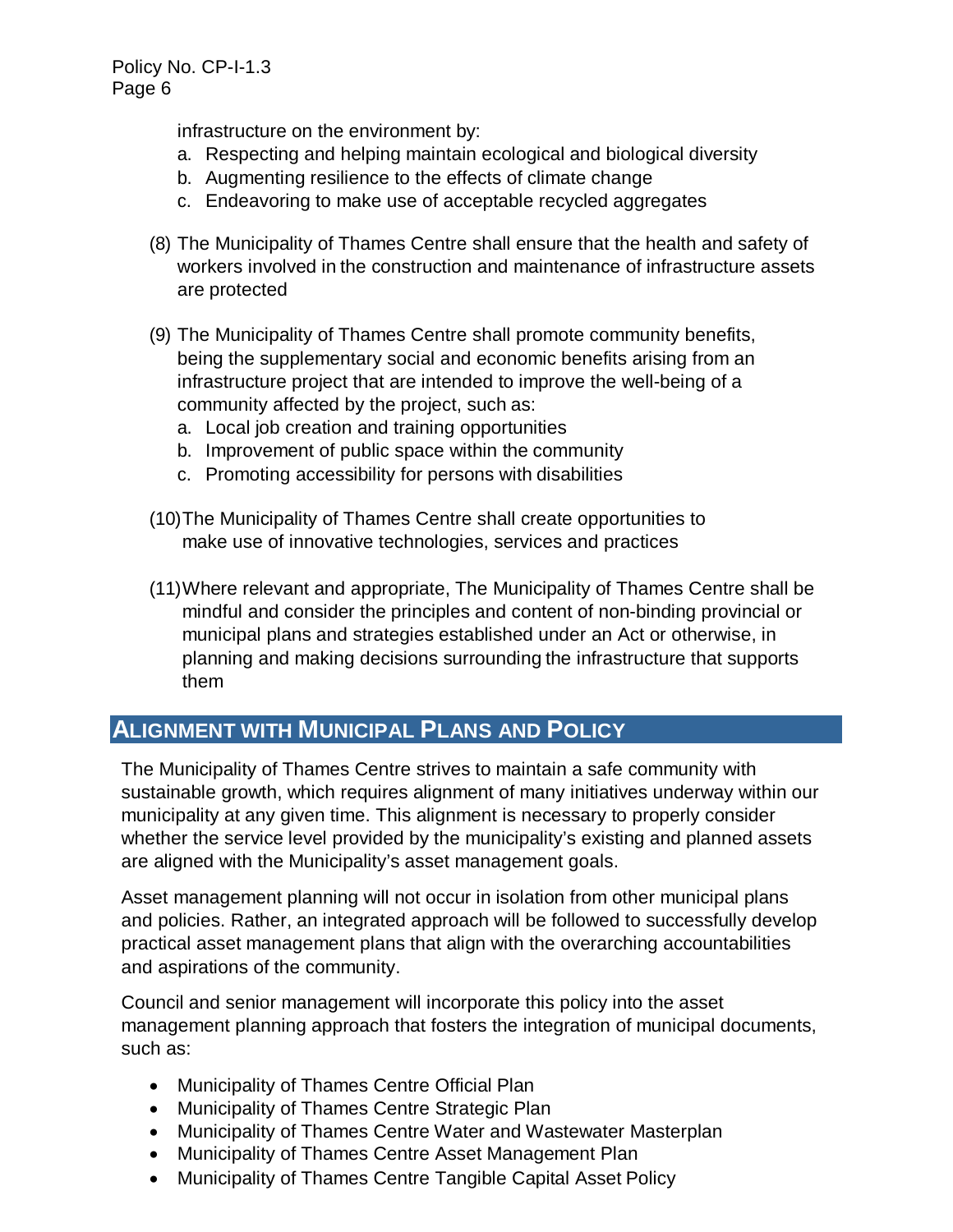- Municipality of Thames Centre Emergency Management Plan
- Municipality of Thames Centre Energy Conservation and Demand Management Plan

## **ASSET CAPITALIZATION THRESHOLD**

The Municipality of Thames Centre uses capitalization thresholds to determine which assets are to be included in the municipality's asset management plan.

There are two perspectives when defining an asset in financial reporting versus asset management planning:

- The financial perspective focuses on the monetary value of an asset. The Municipality of Thames Centre uses various cost thresholds ranging from \$10,000 to \$25,000 across asset classes (stated in Table D-1 of the Municipality's Tangible Capital Asset Policy) as a guide to identify assets that must be accounted for in the financial statements. The original purchase price, or historical cost, is the basis for depreciating the value of the assets and reporting
- The asset management perspective focuses on the service provided by the asset. It assesses the role of the asset and plans for inspections, maintenance and replacement. Using a forward looking view, the cost of owning the asset over its service life is the basis for short- and long-term financial planning

The asset management policy applies to all assets whose role in service delivery requires deliberate management by the Municipality of Thames Centre. Current and proposed levels of service, at the community and technical level, will be outlined for each asset category within the Municipality's asset management plans. The servicefocus intent of this policy serves as the requirement for identifying the assets to be included in the Municipality's asset management plan, which is different from the capitalization threshold which has been developed for the purpose of financial reporting. This qualitative approach is unlike the quantitative, dollar value-based methodology prescribed in the tangible capital asset policy. Therefore, quantitative capitalization thresholds will be used for financial reporting, while qualitative, service-driven thresholds will be used for asset management planning and forecasting.

## **BUDGETING**

#### **Annual Municipal Budget**

The value of asset management planning is achieved when it impacts the overall budget and specific investment decisions. Asset management plans will be produced every five years and monitored annually by the Asset Management Committee. Therefore, they are well suited to inform existing budget inputs used by the municipality and water/wastewater financial plans. The involvement of finance in the asset management planning process will bring consistency to financial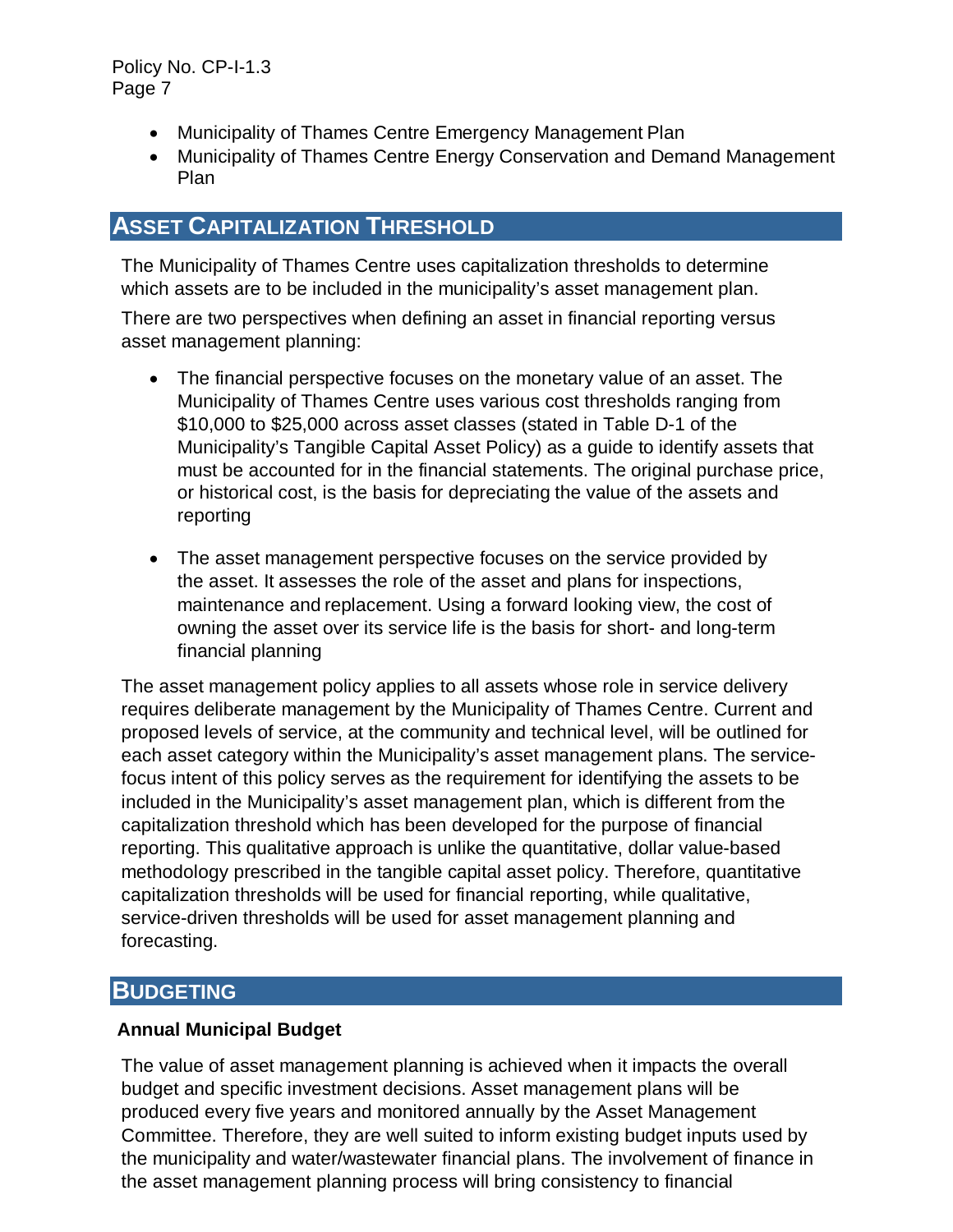forecasting and will ensure asset management is included in the budgeting process, specifically by

- Assessing what the Municipality is able to afford
- Assessing the projected annual funding available
- Maintaining alignment with other financial plans

The Municipality of Thames Centre will integrate findings from its asset management plan into its budgeting process. Sound financial analysis will be encompassed in asset management planning in order for the asset management plan to act as a guide for employees when budgeting and financial planning. The financial strategy to prepare the annual municipal budget (with integration of the asset management plan) will be completed by a multi-disciplinary team that will include the Director of Financial Services and the Directors from each municipal service area.

The asset management plan and progress made on the plan will be considered annually in the creation of the municipality's capital and operating budget in order to help:

- (1) Identify all potential revenues and costs (i.e., operating, maintenance, replacement and disposal) associated with forthcoming infrastructure asset decisions
- (2) Evaluate the validity and need of each significant new capital asset, including considering the impact on future operating costs
- (3) Incorporate new revenue tools and alternative funding strategies (including applications for asset management grant opportunities) where possible
- (4) Prioritize spending needs based on gaps and risks identified in the asset management plan

#### **Water and Wastewater**

Municipality staff, water/wastewater personnel and the Director of Environmental Services will work together to align the financial strategy developed in the asset management plan with the Municipality's water and wastewater budget. The water and wastewater budget submission will be evaluated by the Director of Environmental Services, Director of Financial Services and the CAO in preparation of the municipality's annual budget.

## **CLIMATE CHANGE**

Climate change is already a consideration in the design and operational planning of drainage, water supply, transportation systems and storm management. Mitigation approaches, such as reduced energy consumption, can be significant decision drivers when purchasing or replacing new assets. In addition, wherever weather is a factor in design and operational planning of municipal services, the potential risks and vulnerabilities caused by climate change will need to be considered.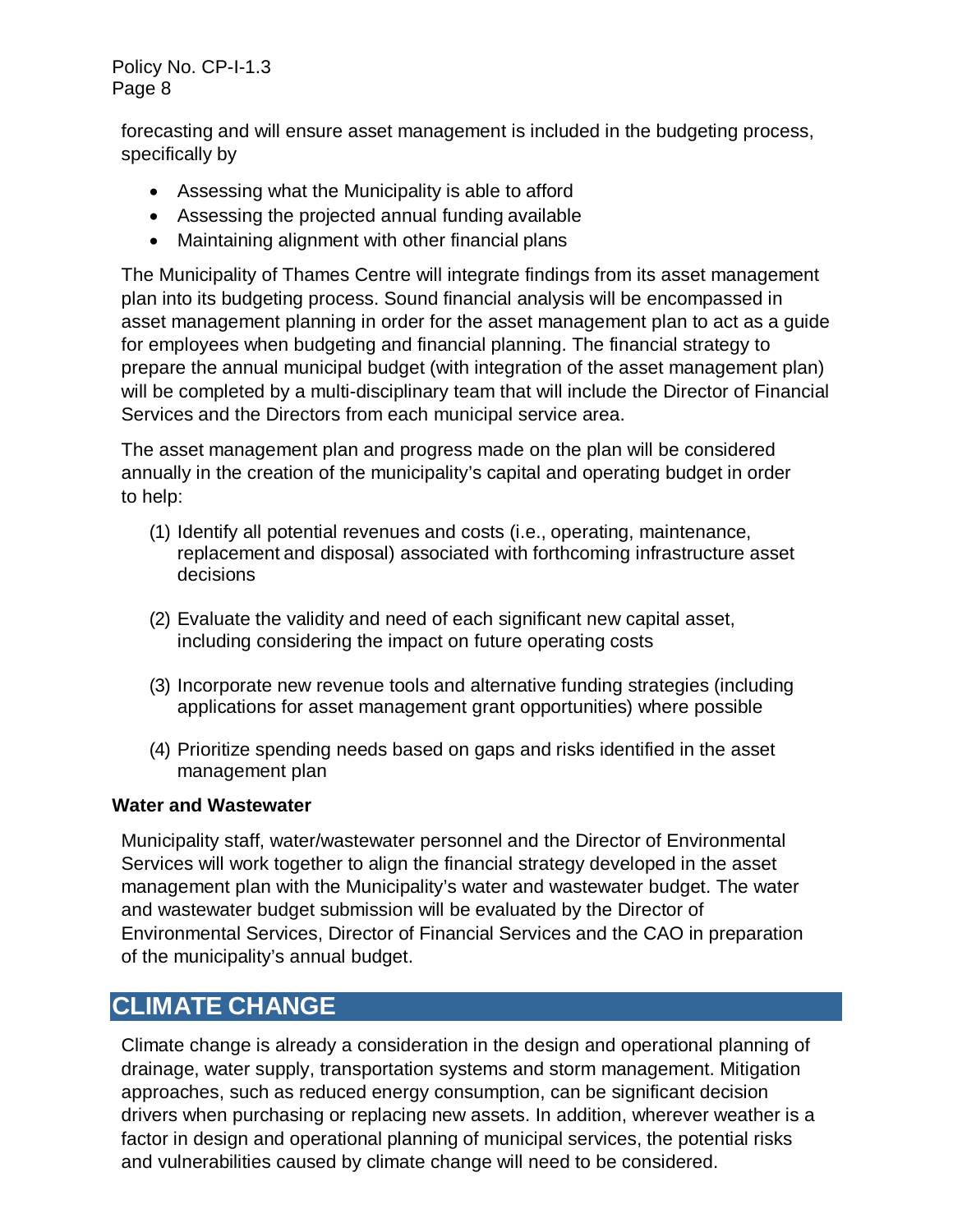Emergency preparedness is a collaborative process in which many municipal departments contribute to develop business continuity solutions that reestablish a level of service after a significant disaster event. The Municipality of Thames Centre updates its emergency preparedness plan and participates in emergency exercises (live or table-top) on an annual basis.

The Municipality of Thames Centre commits to using resources effectively and efficiently to mitigate and adapt to climate change. Strengthening resilience to climate change in the Municipality of Thames Centre means modifying the scope of current operations and maintenance, anticipating possible costs to support contingency funds, leveraging alternative funding mechanisms, integration and annual updates of the emergency preparedness plan, and revising levels of service.

The Municipality of Thames Centre's contribution to climate change through greenhouse gas emissions will be mitigated in accordance with local reduction targets, financial capacity, and stakeholder support. In addition, climate change will be considered as part of the Municipality's risk analysis within its asset management plan. Being aware of infrastructure risks will enable the municipality to balance the potential cost of climate change vulnerabilities with the cost of proactively reducing or eliminating these vulnerabilities before they occur.

## **COMMUNITY PLANNING**

To have an asset management plan with a complete forward looking view, the focus cannot just be aging infrastructure. It must also consider how the community is changing. This is not only reflected in the provincial asset management regulation but also in the 2014 Provincial Policy Statement of the *Planning Act* and any amendment thereof. Mentions of long-term financial viability that are parallel to core asset management principles in the Policy Statement include:

- promoting efficient development and land use patterns which sustain the financial well-being of the Province and municipalities over the long term
- promoting cost-effective development patterns and standards to minimize land consumption and servicing costs
- the infrastructure and public service facilities which are planned or available are suitable for the development over the long-term, are financially viable over their lifecycle, and protect public health and safety and the natural environment

Asset management planning will be aligned with the Municipality of Thames Centre Official Plan. The asset management plans will reflect how the community is projected to change and the related asset impacts. The Municipality of Thames Centre will achieve this with the following:

Those responsible for managing services impacted by development or redevelopment will:

• Be consulted while the development or project plan is being prepared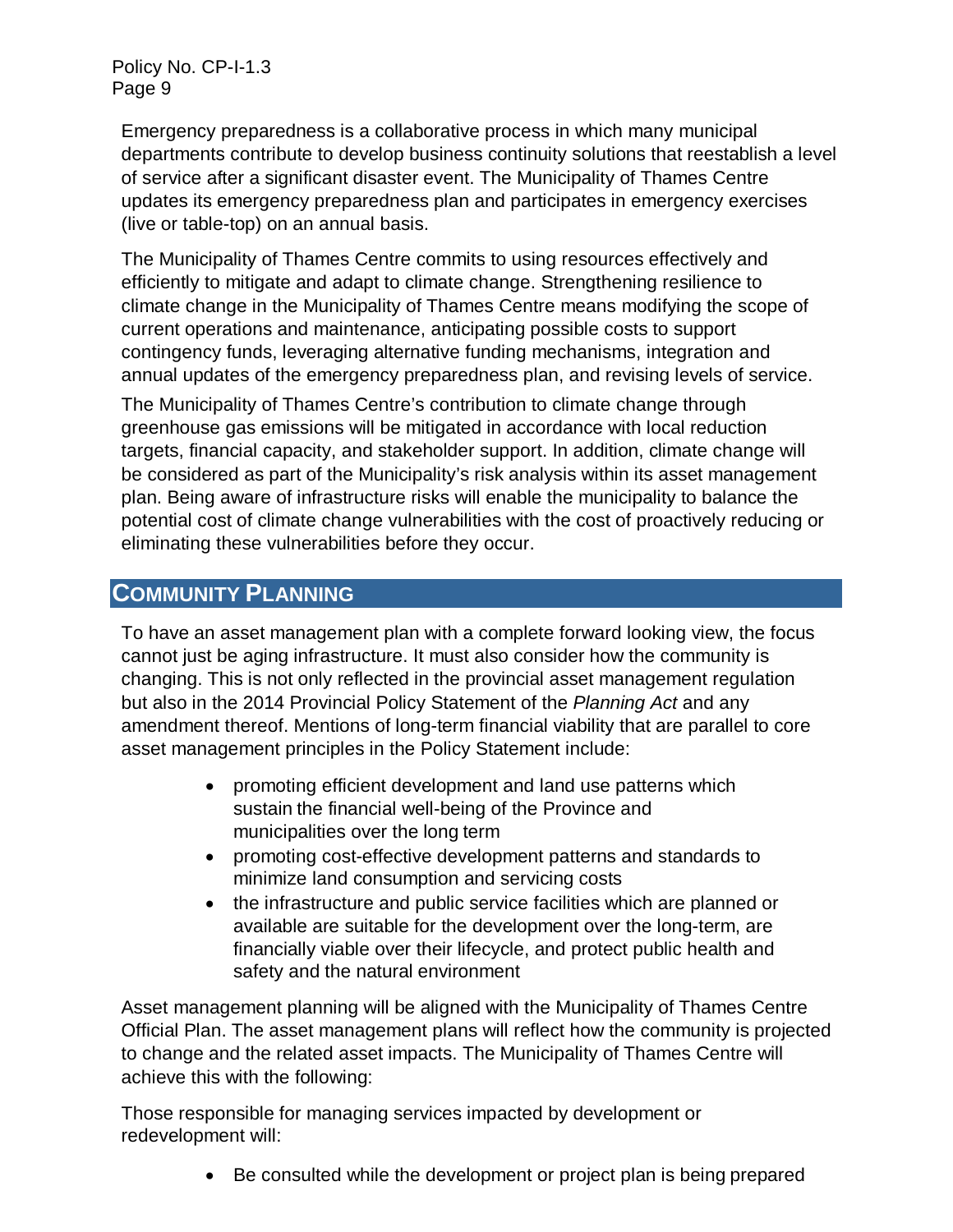- Provide input to the analysis of future servicing costs
- Provide written comment about the financial viability of development as it pertains to the service they manage

The combination of lifecycle analysis and financial sustainability principles will be the driver in the design and selection of community development or redevelopment that requires new assets, or existing asset enhancements, to take place. Parties involved in the development of the asset management plans will reference the direction established in the Official Plan as well as the methods, assumptions, and data used during Official Plan development. The aim of cross- referencing these plans is to ensure that development and redevelopment occur within the Municipality's means through an understanding of current and future asset needs.

The Municipality's Official Plan includes goals related to asset management in the Municipality. Specifically, it identifies the quality and quantity of water, sewage capacity and the system of parks and natural areas as assets to help support economic development and improve quality of life for residents. The Plan also directs efficient use of existing infrastructure including locating and designing development and redevelopment near existing assets, and efficient development of new assets. When new development is proposed, studies including servicing options, stormwater management, and traffic impact may be required.

### **GOVERNANCE AND CONTINUOUS IMPROVEMENT**

The policy requires the commitment of key stakeholders within the Municipality of Thames Centre's organizational structure. The list below details the responsibilities of the key stakeholders within the Municipality of Thames Centre who are responsible for the municipality's asset management planning.

#### **Council vision and goals for infrastructure assets:**

Council's goal for the Municipality of Thames Centre is to promote well managed and maintained infrastructure assets. These assets include, but are not limited to, economical and reliable water distribution networks, safe and reliable sanitary sewage collection systems, safe and maintained road distribution networks, productive fleets, as well as accessible parks, recreation and other municipal facilities.

The Municipality of Thames Centre's Asset Management Policy is used to articulate Council's commitment to asset management and guides staff using the policy statements. In doing so, this policy also outlines how it is to be integrated within the organization in such a way that it is coordinated, cost effective and organizationally sustainable. This policy also demonstrates to the community that Council is exercising good stewardship and is delivering affordable services while considering its legacy to future residents.

Municipality staff will implement the policy through the development and use of asset management guidelines and practices. Since the performance of asset management is organization specific, reflective of knowledge, tools and technologies available, and will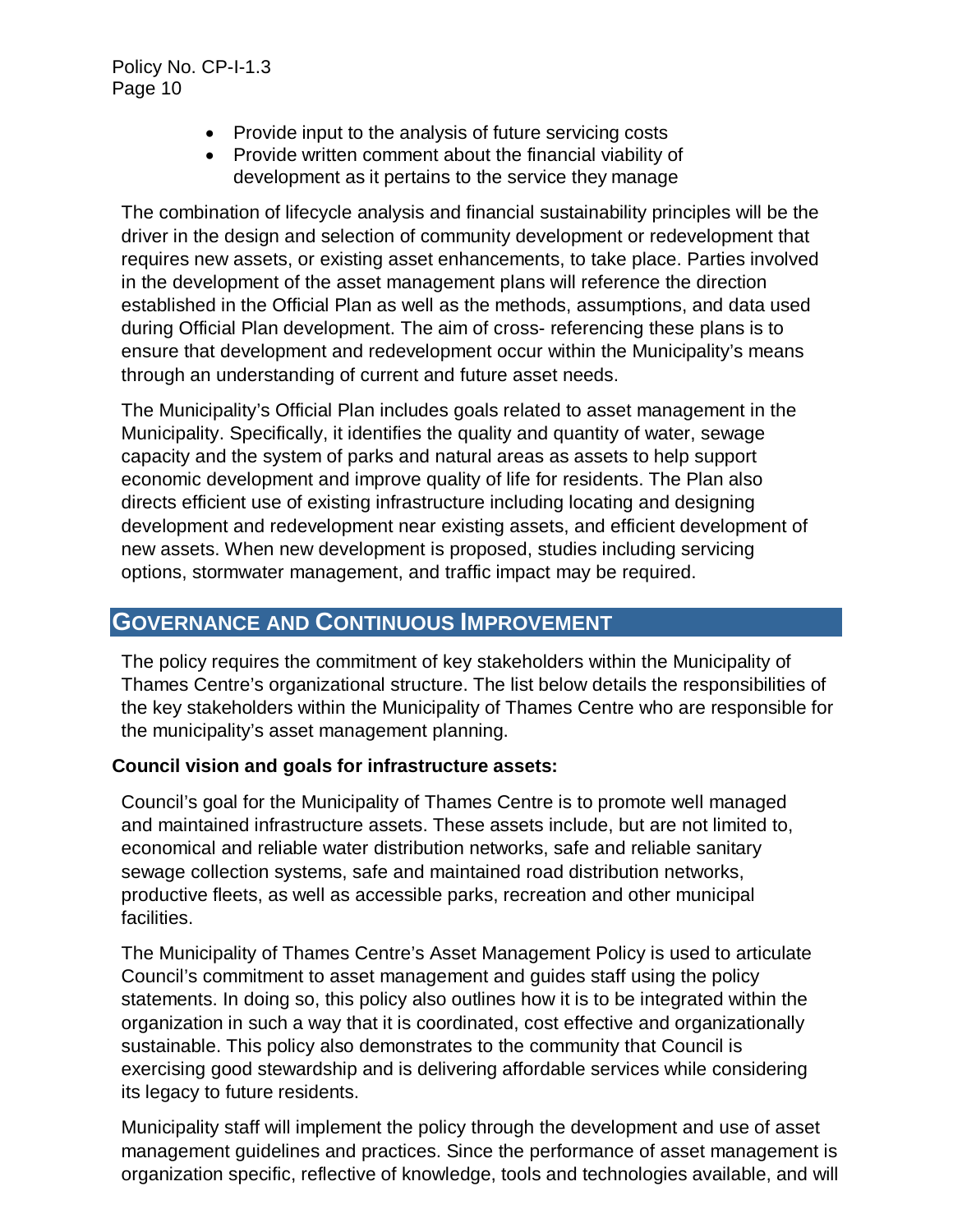evolve over time, the responsibility for guidelines and practices are delegated to staff.

### **Asset Management responsibilities of Council:**

- Approve by resolution the asset management plan and its updates every five years
- Staff to provide a progress update to Council on its asset management plan on or before July 1 of every year. This includes:
	- Progress on ongoing efforts to implement the asset management plan
	- Consideration of the asset management policy
	- Any factors affecting the ability of the municipality to implement its asset management plan
	- A strategy to address these factors including the adoption of appropriate practices
	- Support ongoing efforts to continuously improve and implement the asset management plans
	- Serve as representatives of citizens' needs
	- Approve asset funding to ensure required financial sustainability for asset management through the annual budget process

### **Chief Administrative Officer**

• Maintain compliance with the asset management policy and provincial asset management regulation

### **Executive Lead - Asset Management Committee**

- Compromised of the CAO, Director of Financial Services, Director of Environmental Services and Director of Transportation
- All versions and revisions of the Municipality's asset management plan must be endorsed by the executive lead of the municipality
- Holds accountability for ensuring compliance with the Municipality's Asset Management Policy and follows the directive of the asset management plan
- Should be included in senior level cross-departmental collaboration on initiatives or projects related to asset management

### **Department Managers**

- Ensure that employees adhere to the approved Asset Management Policy
- Oversee asset management planning activities that fall within their municipal service area
- Provide support regarding asset management to other departments within the municipality
- Ensure that all information needed by the Finance Department to compile and update the asset register is circulated to the said Department
- Ensure that the Finance Department is notified of any changes in status of the assets under the department's control. This includes reporting any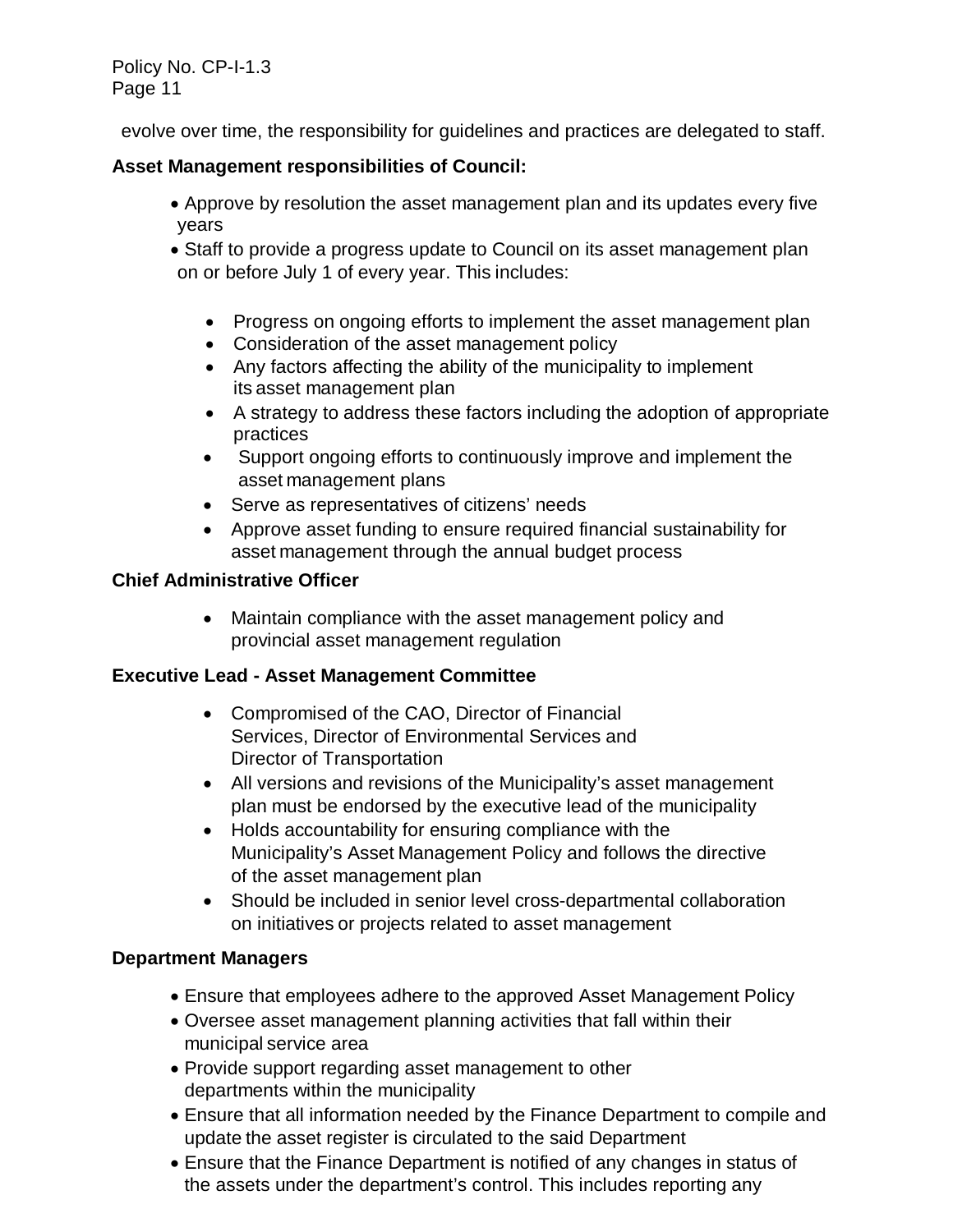enhancement/improvement, transfer or disposal

• Guarantee that the inventory and/or asset items of the Municipality of Thames Centre are not used for private enterprise by any employee

## **STAKEHOLDER ENGAGEMENT**

The Municipality of Thames Centre recognizes that the purpose of asset management is to enable municipalities to achieve their objective through a proactive approach to managing infrastructure. Therefore, the primary goal of the Municipality of Thames Centre is to efficiently provide its residents, businesses, institutions, community groups, stakeholders, neighboring municipal bodies and provincial agencies with the municipal services they need. In order to achieve this goal, it is necessary that the Municipality understand the needs of current stakeholders, consider the needs of future generations, and incorporate these perspectives into its asset management plans. In addition, the Municipality of Thames Centre recognizes these needs to be an integral part of the municipality's asset management approach in order to make informed decisions regarding its infrastructure. Accordingly, the Municipality of Thames Centre will consider:

• Coordinating asset management planning with other infrastructure asset owning agencies such as municipal bodies and regulated utilities

Users of municipal services are not the only stakeholders to bear in mind when managing Municipality assets. The municipality's infrastructure is rarely isolated from other agency's assets (i.e., hydro utilities, provincial roadways) and can intersect within the Municipality's boundary. Consideration of coordinating projects between agencies with interconnected assets is an important form of stakeholder engagement. Therefore, both forms of stakeholders (users of municipal services and external users) are an integral part of the Municipality's complete asset management approach.